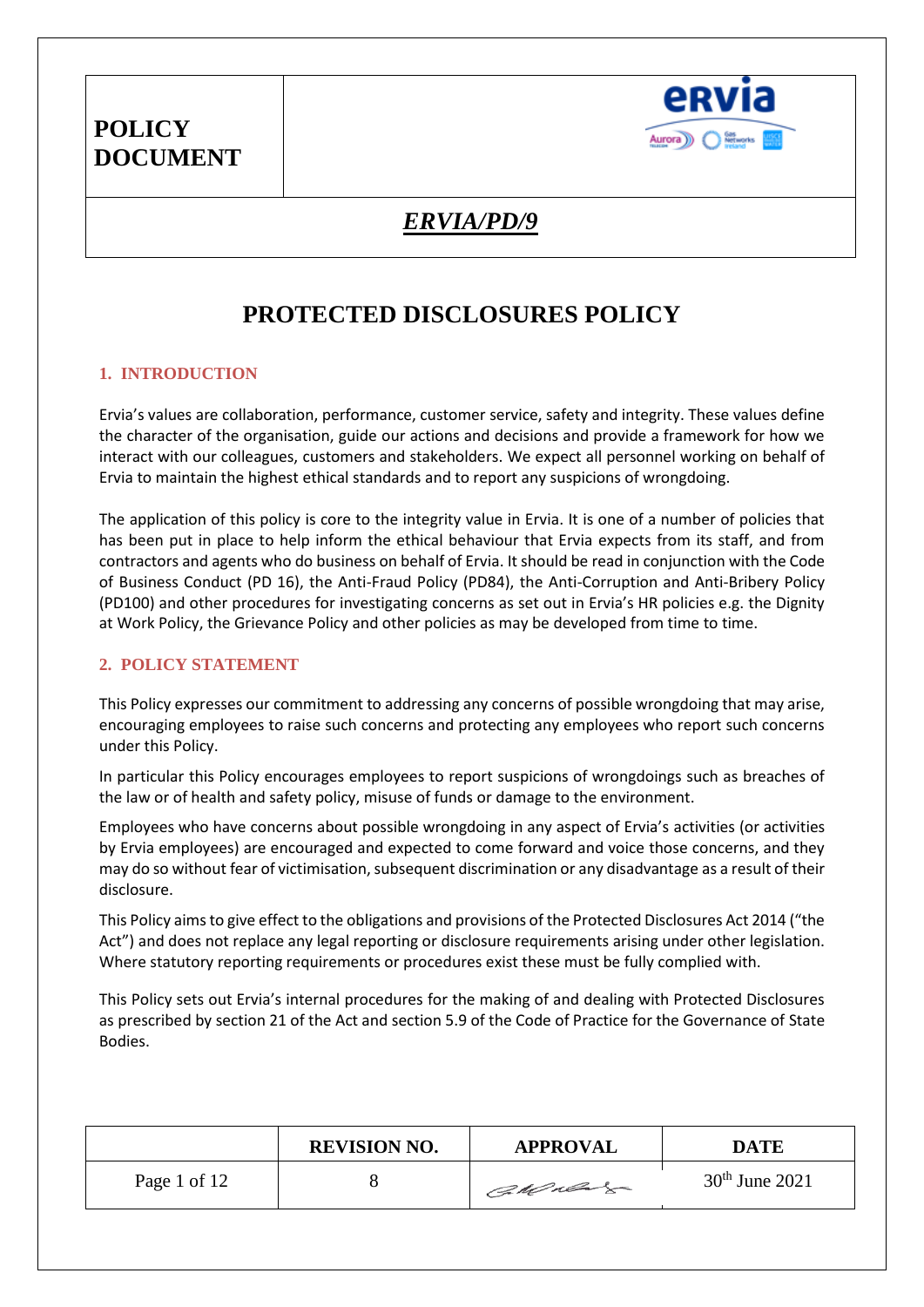

# *ERVIA/PD/9*

Section 22 of the Protected Disclosures Act 2014 requires public bodies to prepare and publish, not later than 30 June each year, a report in relation to the immediately preceding year, relating to any protected disclosures made under the Act. In accordance with this requirement, these details are published (in a form which does not enable the identification of the persons involved) on the Ervia, Irish Water and Gas Networks Ireland websites.

#### **3. PURPOSE**

The purpose of this Policy is:

- (a) to encourage the reporting of suspected wrongdoing by Ervia or its employees as soon as possible in the knowledge that reports will be taken seriously and investigated appropriately and that confidentiality will be respected;
- (b) to provide guidance as to how to raise those concerns internally and to set out how those concerns will be dealt with; and
- (c) to reassure employees that genuine concerns can and should be raised, even if they turn out to be mistaken, without fear of penalisation.

#### **4. SCOPE**

This Policy covers Ervia and its operating companies (Gas Networks Ireland, Irish Water and Aurora) and any of its subsidiaries in any geographic region. It applies to all current and former employees in Ervia as defined by the Act, which includes consultants, contractors, volunteers, trainees, work experience students, interns (including unpaid interns), part-time, full-time, casual workers and agency workers, and those not yet recruited where the information on a breach has been acquired during the recruitment process or other pre-contractual negotiation.

#### **5. PROTECTED DISCLOSURES**

A "Protected Disclosure" as defined in the Act is a disclosure by an employee (as defined in section 4 above) of relevant information if, in the reasonable belief of the employee, that information tends to show one or more "Relevant Wrongdoings" and the information came to the attention of the employee in connection with his or her employment and is disclosed in the manner prescribed in the Act.

#### **5.1 RELEVANT WRONGDOINGS**

The following matters are Relevant Wrongdoings for the purposes of this Act:

|              | <b>REVISION NO.</b> | <b>APPROVAL</b> | DATE             |
|--------------|---------------------|-----------------|------------------|
| Page 2 of 12 |                     | Callacher       | $30th$ June 2021 |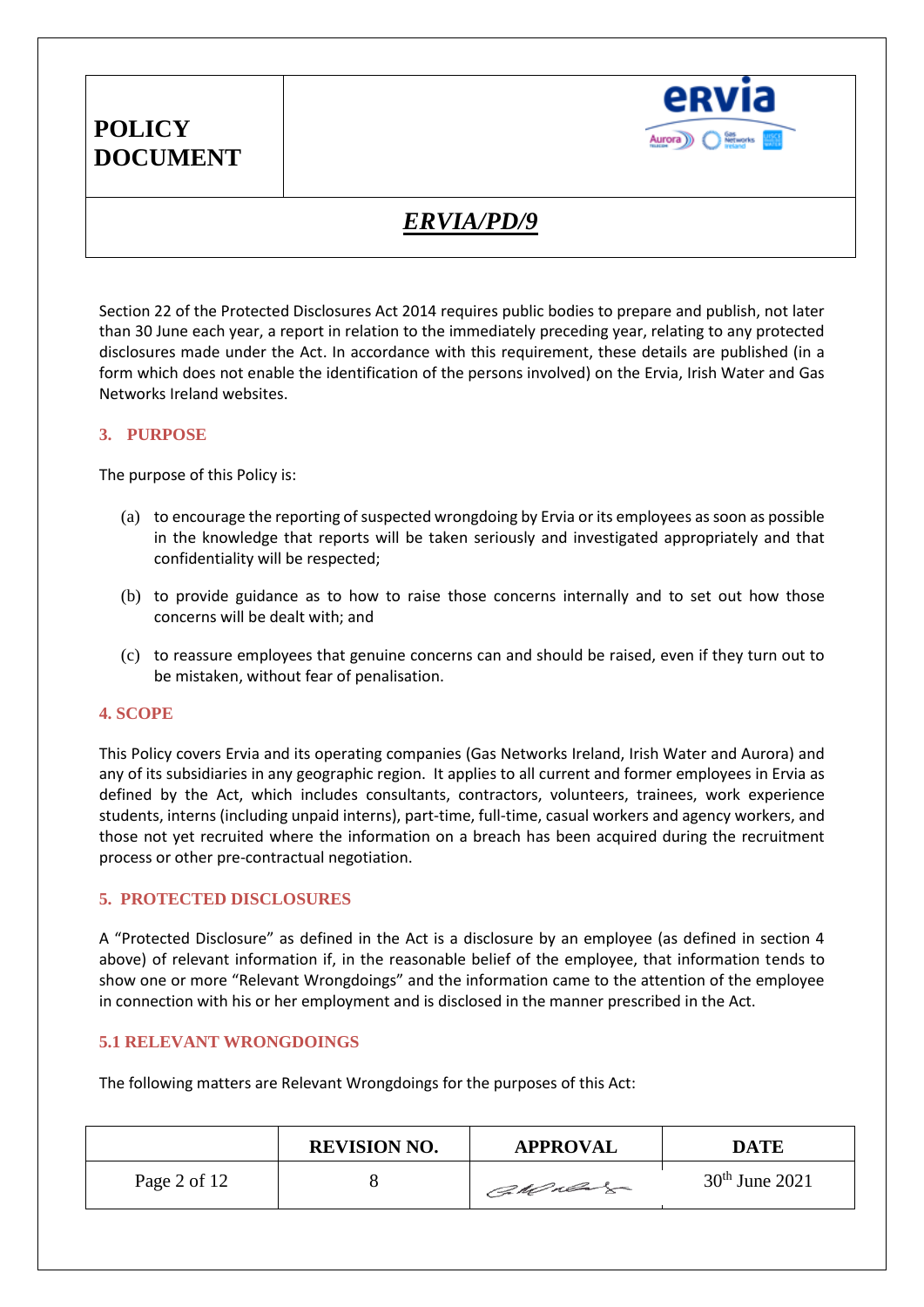

# *ERVIA/PD/9*

- (a) that an offence (i.e. a wrongdoing or a misdemeanour which carries a sanction, legal or otherwise) has been, is being or is likely to be committed;
- (b) that a person has failed, is failing or is likely to fail to comply with any legal obligation (other than one arising under the employee's contract of employment or other contract whereby the employee undertakes to do or perform personally any work or services);
- (c) that a miscarriage of justice has occurred, is occurring or is likely to occur;
- (d) that the health or safety of any individual has been, is being or is likely to be endangered;
- (e) that the environment has been, is being or is likely to be damaged;
- (f) that an unlawful or otherwise improper use of Ervia's funds or resources, or of other public money, has occurred, is occurring or is likely to occur;
- (g) that an act or omission by or on behalf of Ervia is oppressive, discriminatory or grossly negligent or constitutes gross mismanagement;
- (h) there is a breach of European Union law relating to:
	- (i) Public procurement;
	- (ii) Financial services, products and markets, and prevention of money-laundering and terrorist financing;
	- (iii) Product safety and compliance;
	- (iv) Transport safety;
	- (v) Protection of the environment;
	- (vi) Radiation protection and nuclear safety;
	- (vii) Food and feed safety, animal health and welfare;
	- (viii) Public health;
	- (ix) Consumer protection;
	- (x) Protection of privacy and personal data, and security of network and information systems;
	- (xi) Breaches affecting the financial interests of the union; or
	- (xii) Breaches affecting the single market; or
- (i) that information tending to show any matter falling within any of the preceding paragraphs has been, is being or is likely to be concealed or destroyed.

|              | <b>REVISION NO.</b> | <b>APPROVAL</b> | <b>DATE</b>      |
|--------------|---------------------|-----------------|------------------|
| Page 3 of 12 |                     | CaMulage        | $30th$ June 2021 |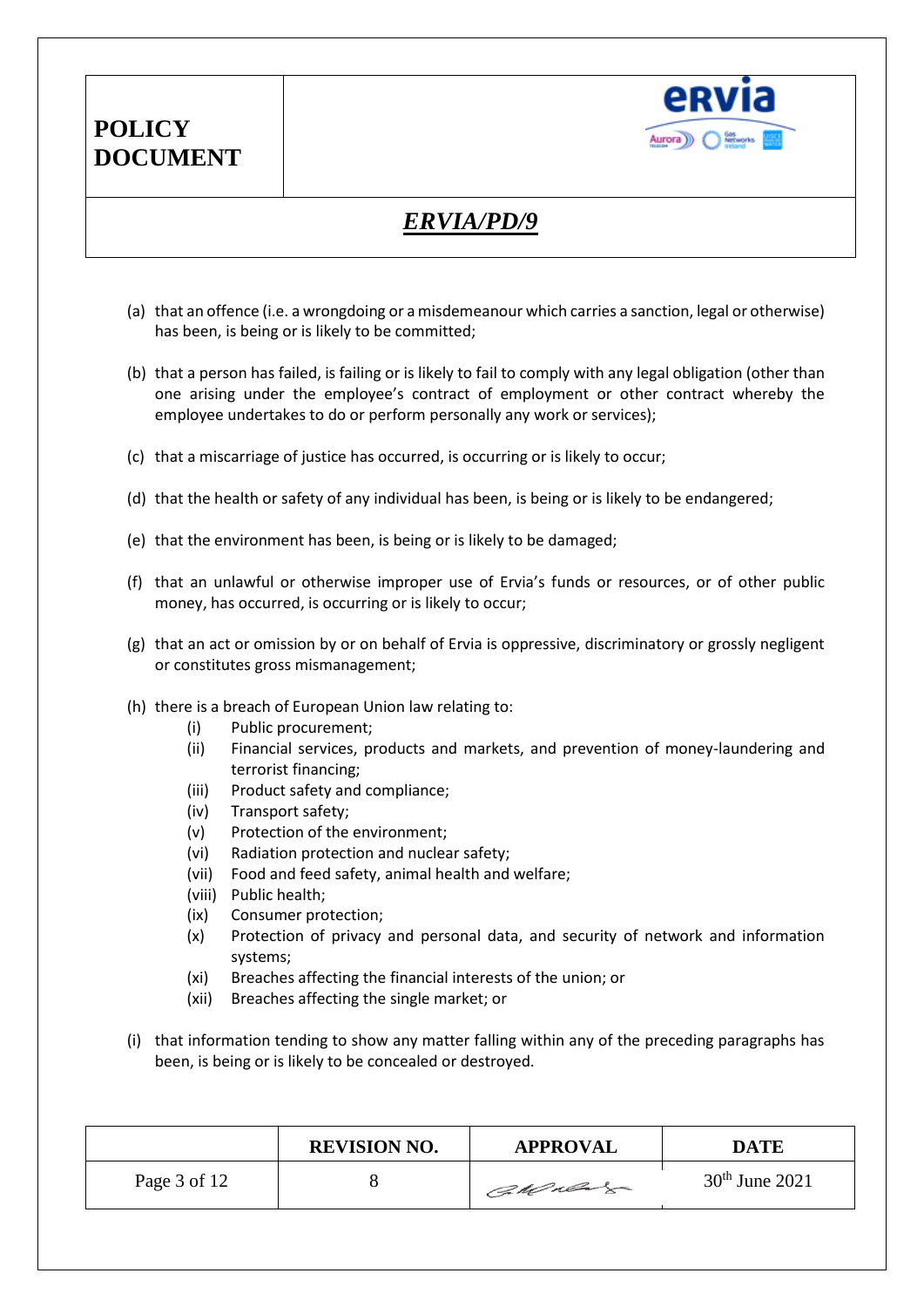

# *ERVIA/PD/9*

### **5.2 POLICY EXCLUSION**

This Policy should not be used to raise complaints relating to your own personal circumstances or your terms and conditions of employment, such as the way you are being treated at work or workplace issues affecting you personally. In such cases, you should use the Grievance Policy or the Dignity at Work Policy which are available on the Zone and from HR.

For the avoidance of doubt, a Protected Disclosure is where an employee has information about a Relevant Wrongdoing. It is important to note that a matter is not a Relevant Wrongdoing if it is an occurrence which is the responsibility of the employee or the area of the business in which the employee is employed to detect, investigate or prosecute. Furthermore, a matter will not be a Relevant Wrongdoing if it does not consist of or involve an act or omission on the part of the employer. For example, the failure of the relevant area of the business to act on a matter within its area of responsibility would constitute a Relevant Wrongdoing.

To assist employees in distinguishing between grievances and Relevant Wrongdoings, we have outlined some examples below.

Examples of Relevant Wrongdoings:

- In a hazardous work situation, a failure to provide or wear protective clothing and adhere to health and safety guidelines;
- The improper use of funds, corruption, bribery, blackmail or fraud;
- Applying inappropriate influence over a tender process;
- Failing to follow appropriate checks in respect of gas pipe maintenance works;
- Knowingly allowing a bullying situation to continue in the workplace without investigation and appropriate intervention;
- Allowing a project to run 20% over budget without the appropriate financial authority;
- Allowing the destruction of files which document significant misappropriation of Ervia funds.

Examples of a grievance (not a Relevant Wrongdoing):

- Complaint around selection criteria for a promotion;
- Complaint around allocation of overtime.

If you are uncertain whether a matter is a Protected Disclosure within the scope of this Policy you should seek guidance from the Group Chief Legal Officer, the Group Head of Internal Audit (acting as Anti-Fraud Champion) or the Chairman of the Audit and Risk Committee (contact details below).

|              | <b>REVISION NO.</b> | <b>APPROVAL</b> | <b>DATE</b>      |
|--------------|---------------------|-----------------|------------------|
| Page 4 of 12 |                     | CaMulage        | $30th$ June 2021 |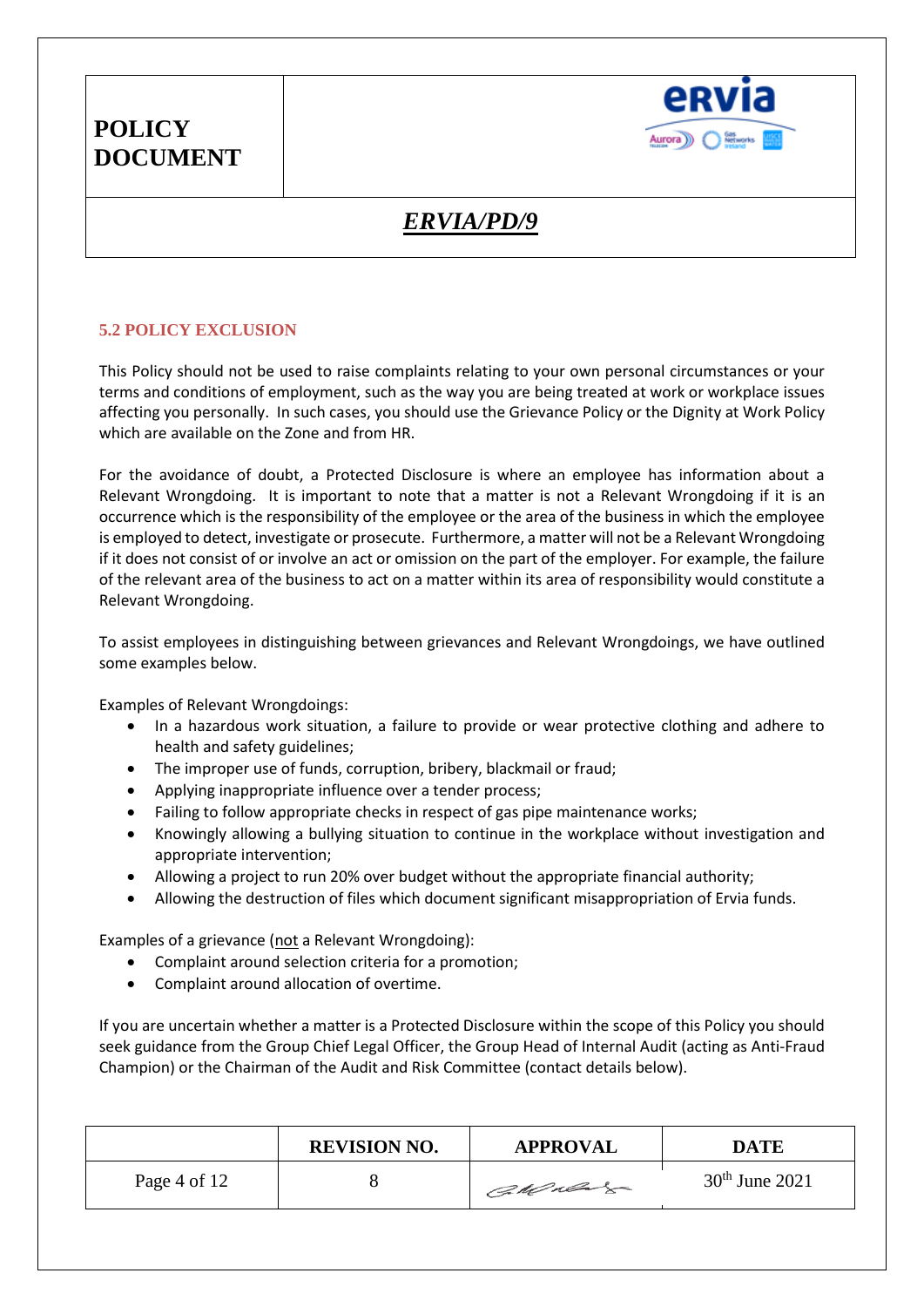

# *ERVIA/PD/9*

### **5.3 ASSURANCE**

Ervia recognises that the decision to report a concern can be a difficult one to make, not least because of the fear of reprisal. If employees make allegations in good faith they should have nothing to fear as they will be doing their duty to their employer, their colleagues, those to whom they provide a service and society more widely. Ervia's strong commitment to this Policy means that employees can raise concerns about wrongdoing in the knowledge that they will be supported and protected from repercussions.

Employees should not pursue their own investigations, however well intended, as a flawed or improper investigation could compromise Ervia's ability to take effective action.

#### **5.4 CHANNELS FOR MAKING A DISCLOSURE**

This Policy provides guidance to employees on making an internal disclosure within Ervia. The purpose of this Policy is to provide an internal mechanism for making disclosures, reporting concerns and investigating wrongdoing. Ervia is confident that most issues can be dealt with internally and we strongly encourage employees to report such concerns internally.

The Act recognises that in some limited circumstances it may be appropriate for your concerns to be raised to an external body, such as a regulator, a Minister, a legal adviser, an Garda Síochána or a person prescribed by law to be the recipient of relevant wrongdoings. In these circumstances, the employee should consult sections 7 to 10 inclusive of the Act which set out the criteria that apply when raising concerns externally. Employees are encouraged to consult with Ervia if they believe an external disclosure or report should be made.

#### **5.5 RAISING A CONCERN UNDER THE INTERNAL DISCLOSURE PROCEDURE**

Ervia hopes that all employees will be able to make a Protected Disclosure to their line manager. However, if you feel that this is not appropriate, you may report any Relevant Wrongdoing to the Group Chief Legal Officer. If neither of these options is appropriate or if you do not wish to raise a concern directly to any particular person, then you may send an email (anonymously or otherwise, taking section 5.9 of this policy into consideration) to a confidential email address or leave a message on a confidential voicemail; both options will be directed to the Group Chief Legal Officer and the Group Head of Internal Audit. Details of these confidential communication options are outlined in section 11 of this policy. In circumstances regarding possible financial improprieties, concerns can alternatively be directed to the Chairman of the Audit and Risk Committee at the email address provided in section 11 below.

|              | <b>REVISION NO.</b> | <b>APPROVAL</b> | <b>DATE</b>      |
|--------------|---------------------|-----------------|------------------|
| Page 5 of 12 |                     | CaMulas         | $30th$ June 2021 |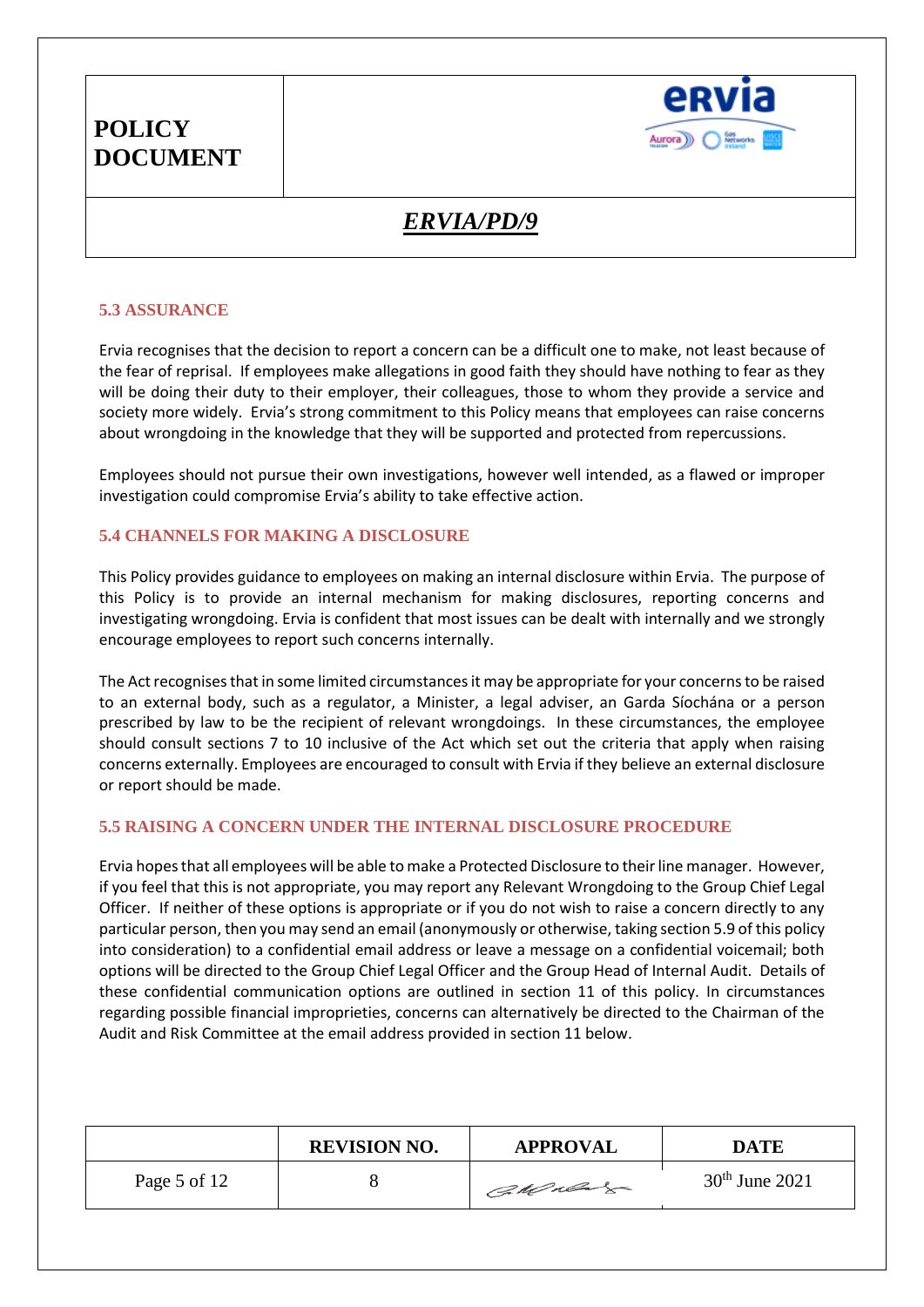

## *ERVIA/PD/9*

You should confirm in the email or the voice message that you are making a Protected Disclosure in accordance with this Policy.

Although employees are not expected to prove the truth of the facts in the disclosure they must have a reasonable belief that there are grounds for their concern when making a disclosure using the internal procedure.

Employees who wish to make a written disclosure are recommended to use the following format and to keep a copy of the disclosure and any supporting documentation provided.

SUGGESTED FORMAT FOR MAKING AN INTERNAL DISCLOSURE:

- (1) Provide a description of the Relevant Wrongdoing;
- (2) Provide any information that supports the alleged Relevant Wrongdoing so as to assist the investigation of the matters raised in the disclosure;
- (3) Provide the date of the alleged wrongdoing (if known) or the date the alleged wrongdoing commenced or was identified and whether or not the alleged wrongdoing is still ongoing;
- (4) State whether the alleged wrongdoing has already been disclosed and if so, to whom, when, and what action was taken;
- (5) Date the disclosure;
- (6) Provide your preferred contact details; and
- (7) State that the disclosure is made under the Act and whether you do / do not expect confidentially.

### **5.7 CONFIDENTIALITY**

The recipient of a disclosure made in accordance with this Policy must consider the rights of any person named in the disclosure in accordance with Data Protection legislation.

All disclosures made in accordance with this Policy will be treated in confidence and every effort will be made to protect an employee's identity if the employee so wishes. Disclosures will be kept secure and in a form that does not endanger the confidentiality of the person making the disclosure. The focus will at all times be on the information in the disclosure rather than the identity of the employee making the disclosure.

It must be appreciated that it will not always be possible to protect the identity of an employee. The identity of a person making a disclosure may have to be revealed where it is required by law, for the

|              | <b>REVISION NO.</b> | <b>APPROVAL</b> | DATE             |
|--------------|---------------------|-----------------|------------------|
| Page 6 of 12 |                     | CaMulas         | $30th$ June 2021 |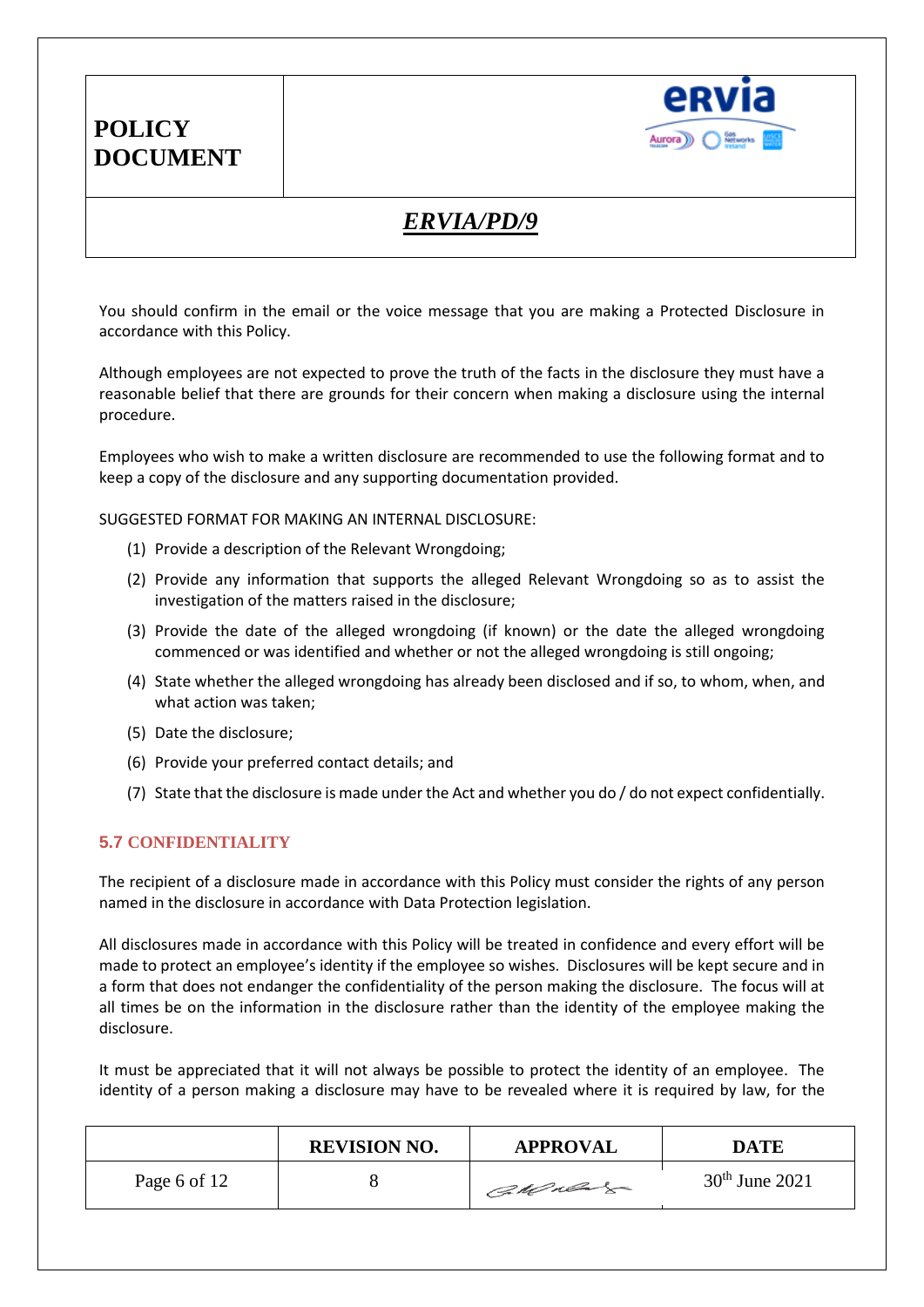

# *ERVIA/PD/9*

effective investigation of the disclosure, to prevent, investigate or prosecute a crime or in the public interest. Where it is decided that it is necessary to disclose information that may or will disclose the identity of the discloser, the discloser should be informed of this decision.

Records of concerns raised, including the outcome, will be maintained by Ervia, after the closure of the case / in keeping with Ervia's records retention policy and Data Protection Legislation.

#### **5.8 MOTIVATION**

All Protected Disclosures shall be dealt with regardless of the employee's motivation for making the disclosure, and the employee will be protected so long as the employee reasonably believes that the information disclosed tended to show a wrongdoing. A Protected Disclosure made in the absence of such a reasonable belief will not attract the protection and may result in disciplinary action against the discloser.

Following the commencement of the European Union (Protection of Trade Secrets) Regulations 2018, disclosure of relevant information that relates to a trade secret will constitute a protected disclosure only where the employee can demonstrate that the motivation for the disclosure was the protection of the general public interest.

### **5.9 ANONYMOUS DISCLOSURES**

A disclosure may be made anonymously. Ervia however does not encourage anonymous disclosures as a disclosure made anonymously may potentially, of itself, present a barrier to the effective internal investigation of the matter reported on. The focus should be on the reported Relevant Wrongdoing and not on the person making the disclosure. We will, nonetheless, act upon such disclosures to the extent that is possible. We encourage employees to provide as much information as possible in relation to the alleged Relevant Wrongdoing, and allow us to engage with the employee and seek further information as required.

Employees should note that important elements of these procedures (e.g. keeping the discloser informed and protecting a discloser from penalisation) may be difficult or impossible to apply unless the employee is prepared to identity him or herself. Also, employees cannot obtain redress under the Act without identifying themselves.

|              | <b>REVISION NO.</b> | <b>APPROVAL</b> | DATE             |
|--------------|---------------------|-----------------|------------------|
| Page 7 of 12 |                     | CaMulas         | $30th$ June 2021 |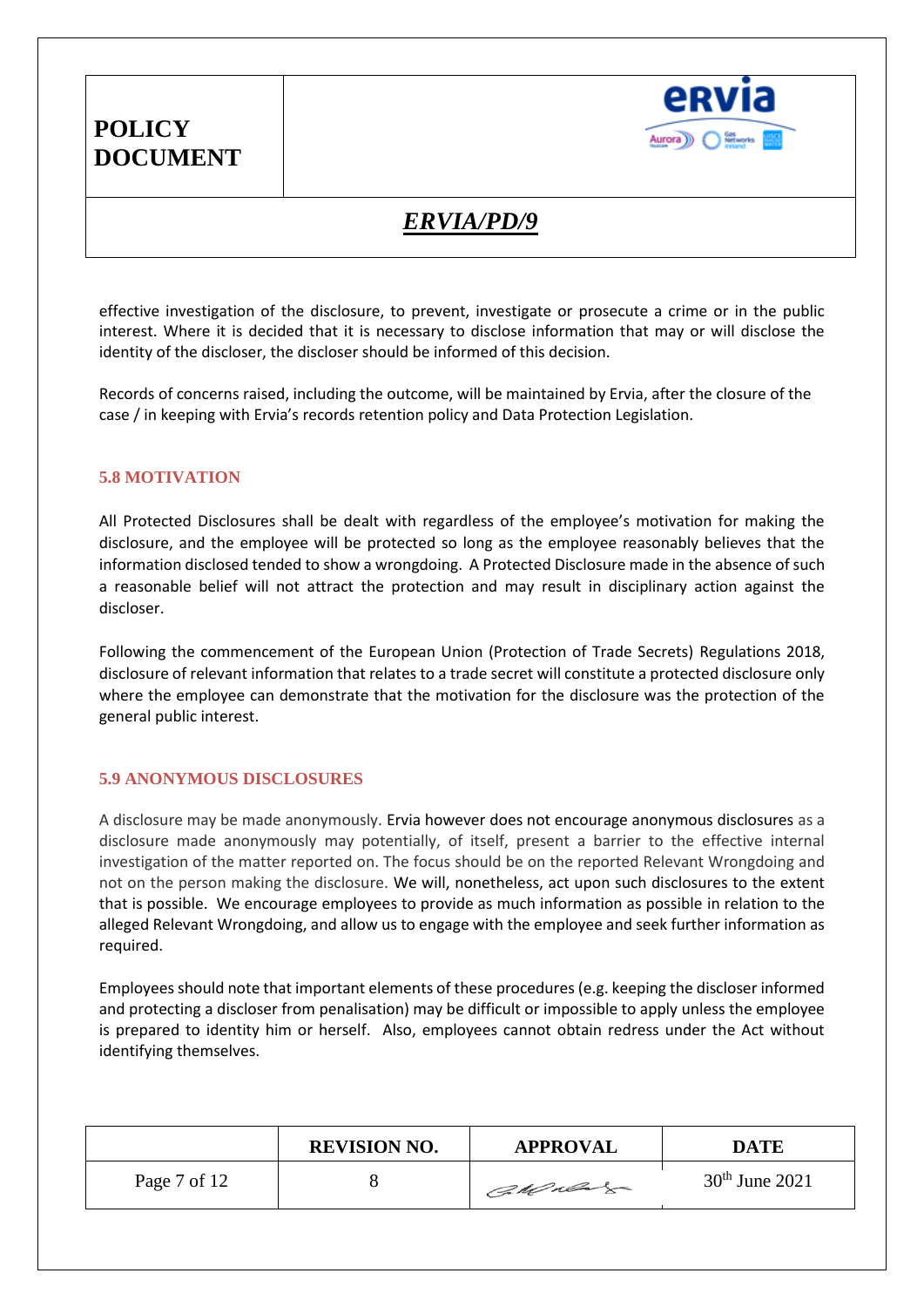

# *ERVIA/PD/9*

### **6. INVESTIGATION**

### **6.1 INITIAL ASSESSMENT AND SCREENING PROCESS**

Once an employee has made a disclosure under this Policy, Ervia will acknowledge that the disclosure has been made within seven days and undertake an initial assessment involving a screening process. The screening process will involve an assessment of the disclosure to determine whether or not it should be treated as a Protected Disclosure, having regard to the provisions of the Act. If it is unclear whether the disclosure qualifies as a Protected Disclosure, Ervia will treat the disclosure as a Protected Disclosure until Ervia is satisfied that the information is not a Protected Disclosure. In any event, whether or not the disclosure is a Protected Disclosure, Ervia will seek to protect the identity of the discloser (so long as the employee reasonably believes that the information disclosed tended to show a wrongdoing).

The screening process will consider whether the alleged wrongdoing is something that can or should be investigated or not, and, if so, what steps should be taken by Ervia as part of such an investigation. If an investigation is required, Ervia will consider the nature and extent of the investigation. Ervia will inform the employee of the outcome of its assessment. If it is clear that the concern falls more appropriately within a different policy or procedure, the employee will be informed that it should be progressed in accordance with that policy or procedure.

#### **6.2 INVESTIGATION AND OUTCOME**

If sufficient grounds for an investigation exist, the Group Chief Legal Officer, the Group Head of Internal Audit and the Chairman of the Audit and Risk Committee (if applicable), liaising together, will appoint such person or persons (either internal or external to Ervia) who is or are most appropriately placed to investigate the particular disclosure in question (the "Investigator(s)").

The scope and terms of reference of any investigation will be determined prior to the investigation being carried out. The employee, as discloser, may be invited to attend additional meetings in order to provide further information. Where possible, the employee will be informed of the progress of the investigation. Ervia must provide feedback within a reasonable timeframe, not exceeding three months from the acknowledgment of receipt of the disclosure. Where an investigation occasioned by a Protected Disclosure results in a disciplinary process involving another employee , Ervia is not obliged to inform the disclosing employee of the progress, or outcome, of the disciplinary process, as such information (if any) is confidential between Ervia and the employee who is the subject of a disciplinary process. A discloser is not entitled to know what action (if any) was taken. Sometimes the need for confidentiality may prevent Ervia providing specific details of the investigation. All information and feedback in relation to the investigation should be treated as confidential.

|              | <b>REVISION NO.</b> | <b>APPROVAL</b> | DATE             |
|--------------|---------------------|-----------------|------------------|
| Page 8 of 12 |                     | CaMulas         | $30th$ June 2021 |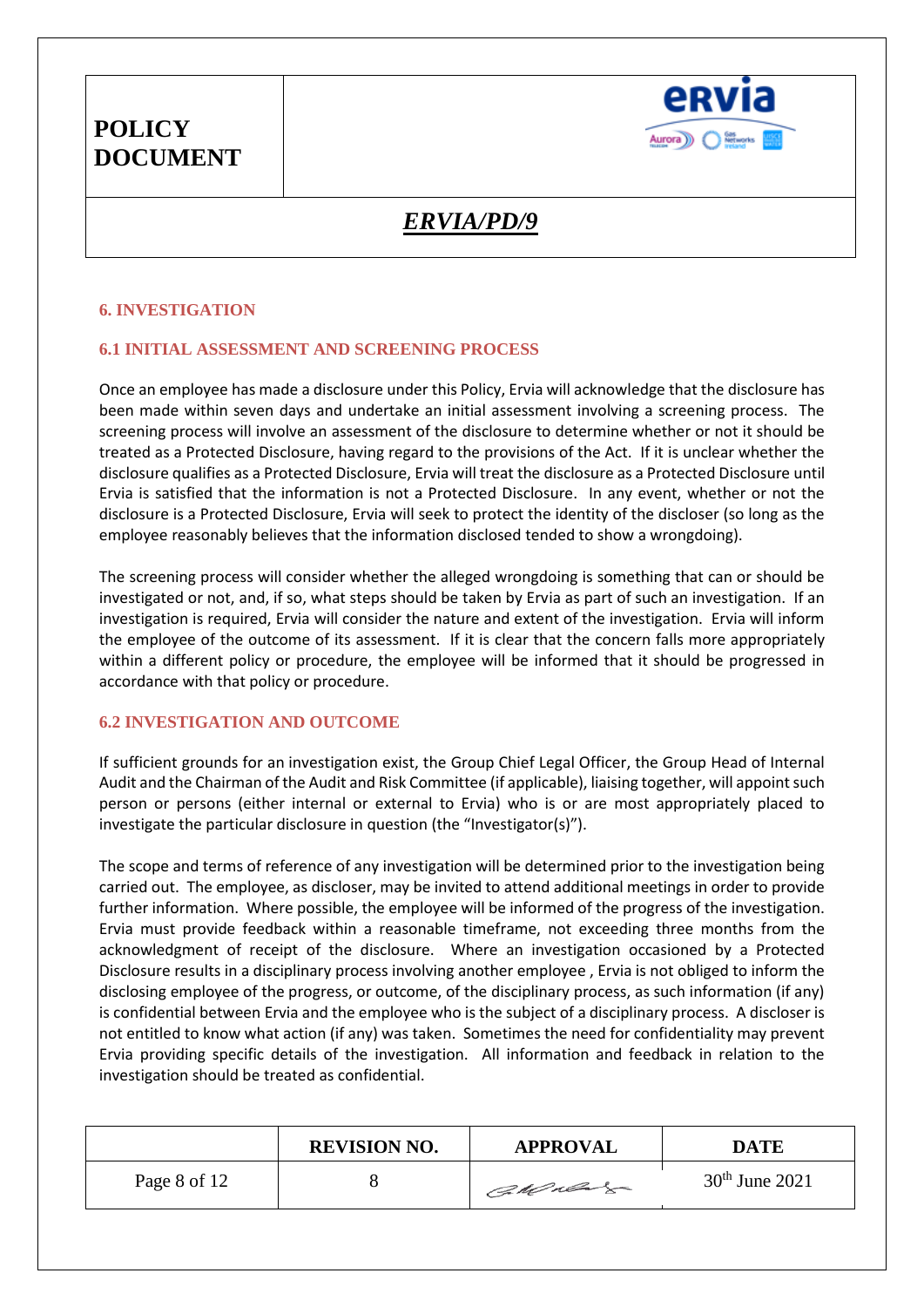

# *ERVIA/PD/9*

The Investigator(s) will draft a report on the investigation (the "Report"). The Report will be sent to the Audit and Risk Committee, the Ervia Board and/or any other person(s) deemed relevant or necessary who will determine what (if any) action shall be taken by Ervia. Such action could include changes to the way Ervia conducts its operations, disciplinary action (following the application of the disciplinary procedure), referral of the matter for consideration under a specific Ervia policy or procedure, or a report to an appropriate third party, such as An Garda Síochána.

It should be noted that fair and due process requires that any person accused of wrongdoing shall be made aware of and given the opportunity to respond to any allegations made against them. Any employee making a protected disclosure or any person against whom an allegation has been made must have their constitutional right to natural justice and fair procedures upheld in accordance with all relevant legislation. In this regard, the provision of appropriate representation, if requested, will be considered.

### **7. UNTRUE ALLEGATIONS**

If an employee makes a disclosure in accordance with this Policy, but the information or allegation is subsequently not confirmed by the investigation, no action will be taken against the discloser (so long as he had a reasonable belief that the information disclosed tended to show wrongdoing). The discloser, in these circumstances, will be fully protected from any less favourable treatment, penalisation or victimisation. Similarly, an employee will not be penalised for simply getting it wrong, so long as the employee had a reasonable belief that the information disclosed showed, or tended to show, wrongdoing.

The motive of the person making the disclosure is not relevant but if an allegation is made, despite the discloser knowing it to be false, then disciplinary action may be taken against the discloser.

#### **8. PROTECTION FROM PENALISATION**

Ervia is committed to good practice and high standards and is fully committed to supporting and protecting employees who make disclosures under this Policy. Direct or indirect pressure on employees not to make a disclosure or to make a disclosure contrary to this Policy will not be tolerated.

Ervia recognises that penalisation can take many forms; it can be direct or indirect and may be perpetrated by fellow employees, management or those who supply us with goods and services or our customers and clients.

|              | <b>REVISION NO.</b> | <b>APPROVAL</b> | DATE             |
|--------------|---------------------|-----------------|------------------|
| Page 9 of 12 |                     | CaMulas         | $30th$ June 2021 |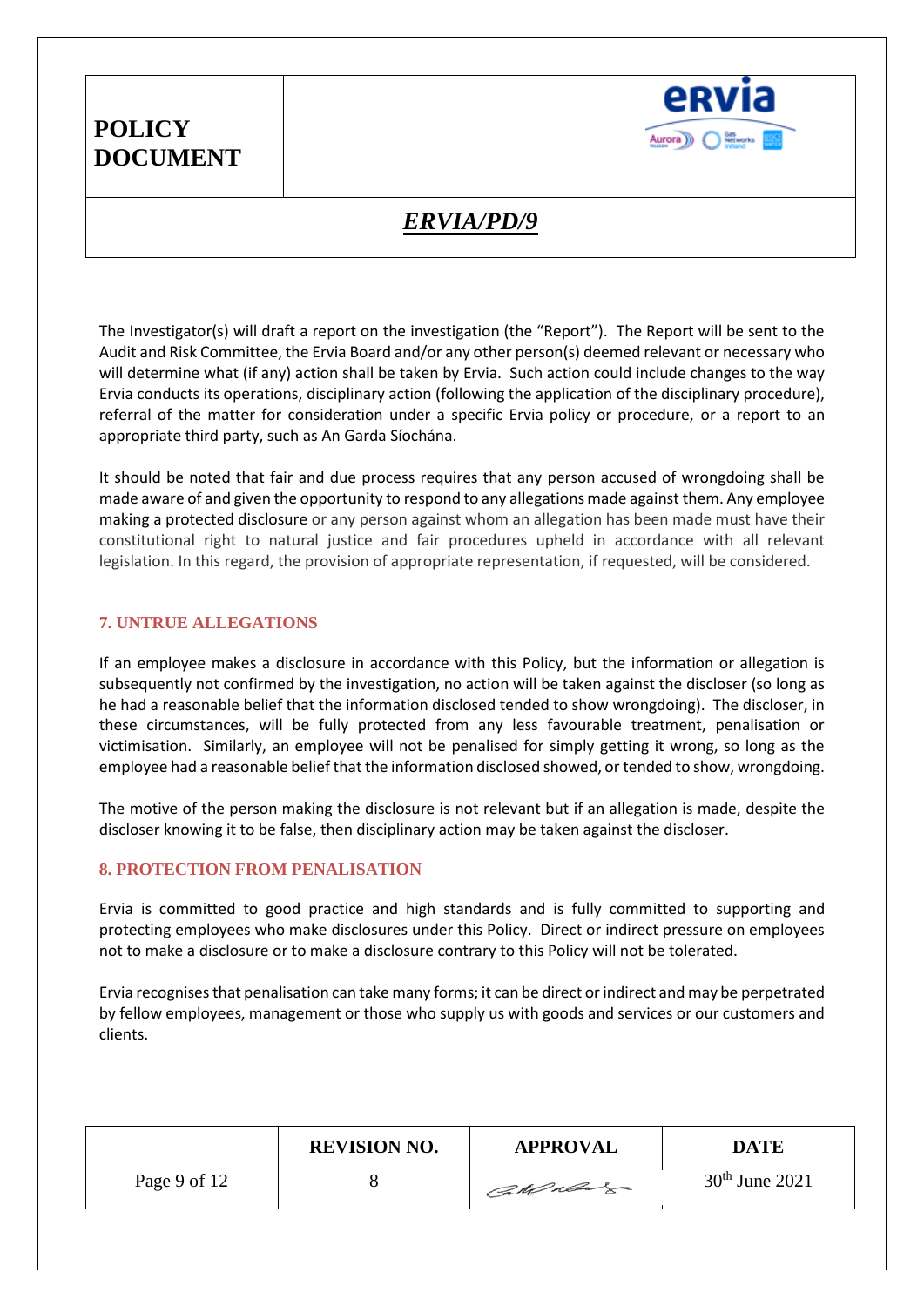

## *ERVIA/PD/9*

Examples of penalisation include any unfair or adverse treatment (whether acts of commission or omission) that result in the employee suffering any unfavourable change in his/her conditions of employment including (but not limited to):

- (i) suspension, lay-off or dismissal (including a dismissal within the meaning of the Unfair Dismissals Acts) , or the threat of suspension, lay-off or dismissal;
- (ii) demotion or loss of opportunity for promotion;
- (iii) transfer of duties, change of location of place of work, reduction in wages or change in working hours;
- (iv) imposition of any discipline, reprimand or other penalty (including a financial penalty);
- (v) unequal treatment under sick leave or disciplinary policies, unfair selection for tasks or attendance at events;
- (vi) coercion or intimidation;
- (vii) discrimination, disadvantage or unfair treatment;
- (viii) injury damage or loss;
- (ix) threats of reprisal;
- (x) verbal harassment jokes, comments, ridicule or songs;
- (xi) written harassment including faxes, text messages, emails, comments or postings on social media;
- (xii) physical harassment jostling, shoving or any form of assault;
- (xiii) intimidatory harassment gestures, posturing or threatening poses;
- (xiv) isolation or exclusion from social activities; and
- (xv) bullying.

Any form of penalisation of employees who make a disclosure will not be tolerated and employees who feel that they are being subjected to any adverse treatment as a result of making a disclosure should report the matter immediately. Ervia commits to assess and investigate such notifications and to take appropriate action (which may include disciplinary action) where necessary.

These protections extend beyond the workplace, for example to conferences and training that occurs outside the workplace and to work-related social events.

|               | <b>REVISION NO.</b> | <b>APPROVAL</b> | DATE             |
|---------------|---------------------|-----------------|------------------|
| Page 10 of 12 |                     | CaMulas         | $30th$ June 2021 |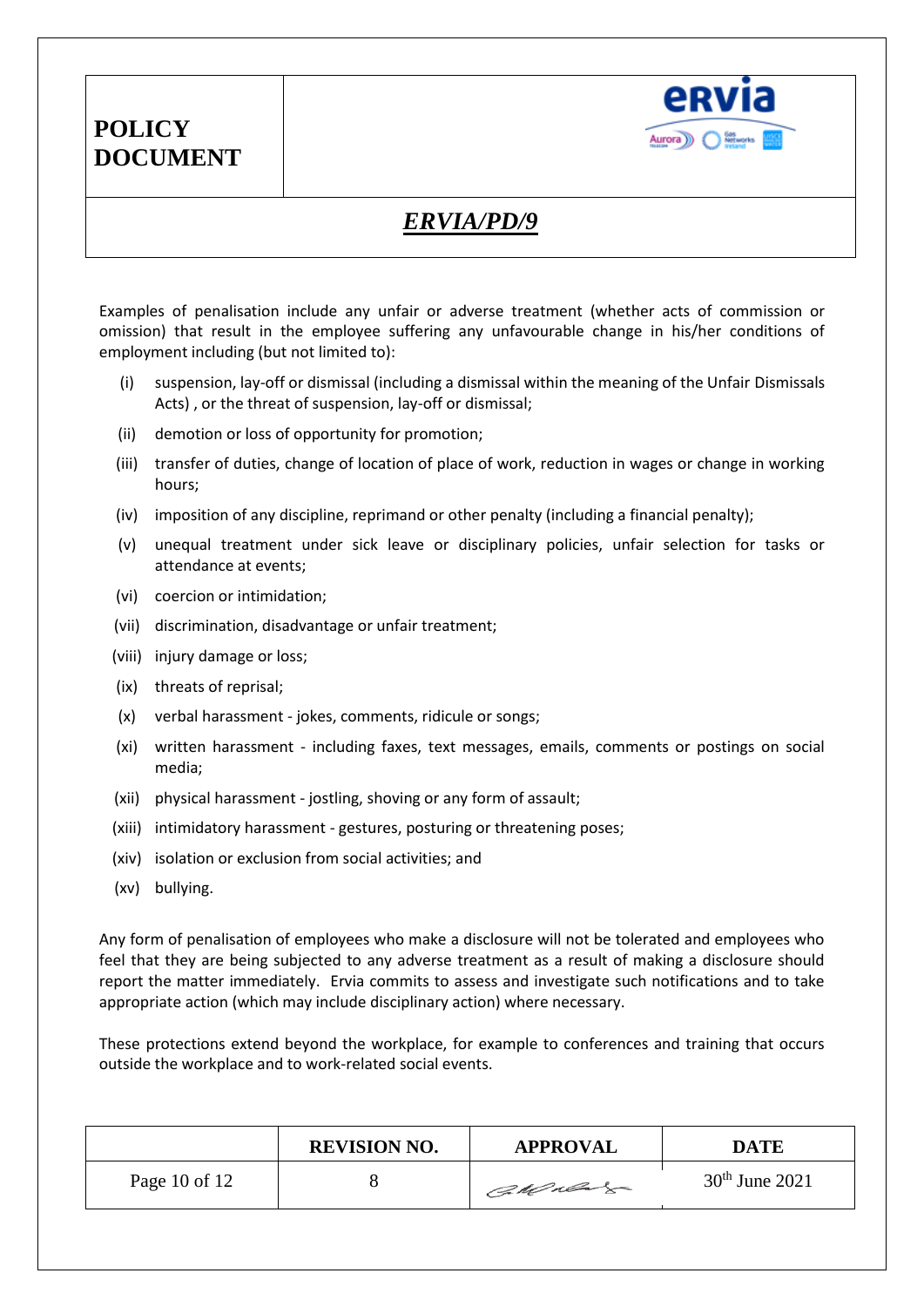

## *ERVIA/PD/9*

Penalisation or threats of penalisation by members of staff will not be tolerated. Such behaviour may constitute misconduct and may lead to disciplinary action up to and including dismissal.

Penalisation or threats of penalisation of our employees by suppliers, clients and others we do business with will not be tolerated and may lead to termination of contracts or suspension of services, or the exclusion from Ervia's premises or the imposition of other sanctions.

#### **9. COMPLAINTS PROCEDURE**

A complaint relating to matters arising in respect of invoking this Policy can be made to the Chief Legal Officer, the Group Head of Internal Audit or the Chairman of the Audit and Risk Committee, or under the Dignity at Work Policy or the Grievance Procedure, as appropriate.

Employees can make a complaint of Penalisation under the Act to the Adjudication Officer in accordance with section 41 of the Workplace Relations Act 2015.

#### **10. COMMUNICATING, MONITORING AND REVIEWING**

This Policy is communicated directly to all new employees upon commencement of employment in accordance with Ervia's obligations under section 21(2) of the Act. A copy of this Policy can be also found on the Zone or by contacting Secretariat or HR directly.

This Policy is monitored by Group Legal and reviewed by Group Legal annually.

This Policy is brought to the Ervia Board for review every two years or more often as relevant law, regulation or practice dictates.

#### **11. CONTACT DETAILS**

As mentioned above, any employee may make a Protected Disclosure to his/her line manager or alternatively to the Group Chief Legal Officer.

Where an employee feels that neither of the above options is appropriate or does not wish to raise a concern directly to any particular person, he/she may raise a concern by sending an email (anonymously or otherwise, taking section 5.9 of this policy into consideration) to a confidential email address or by calling a confidential voicemail, both of which will be directed to the Group Chief Legal Officer and the Group Head of Internal Audit (acting as Anti-Fraud Champion). In circumstances regarding possible

|                 | <b>REVISION NO.</b> | <b>APPROVAL</b> | DATE             |
|-----------------|---------------------|-----------------|------------------|
| Page 11 of $12$ |                     | CaMulage        | $30th$ June 2021 |